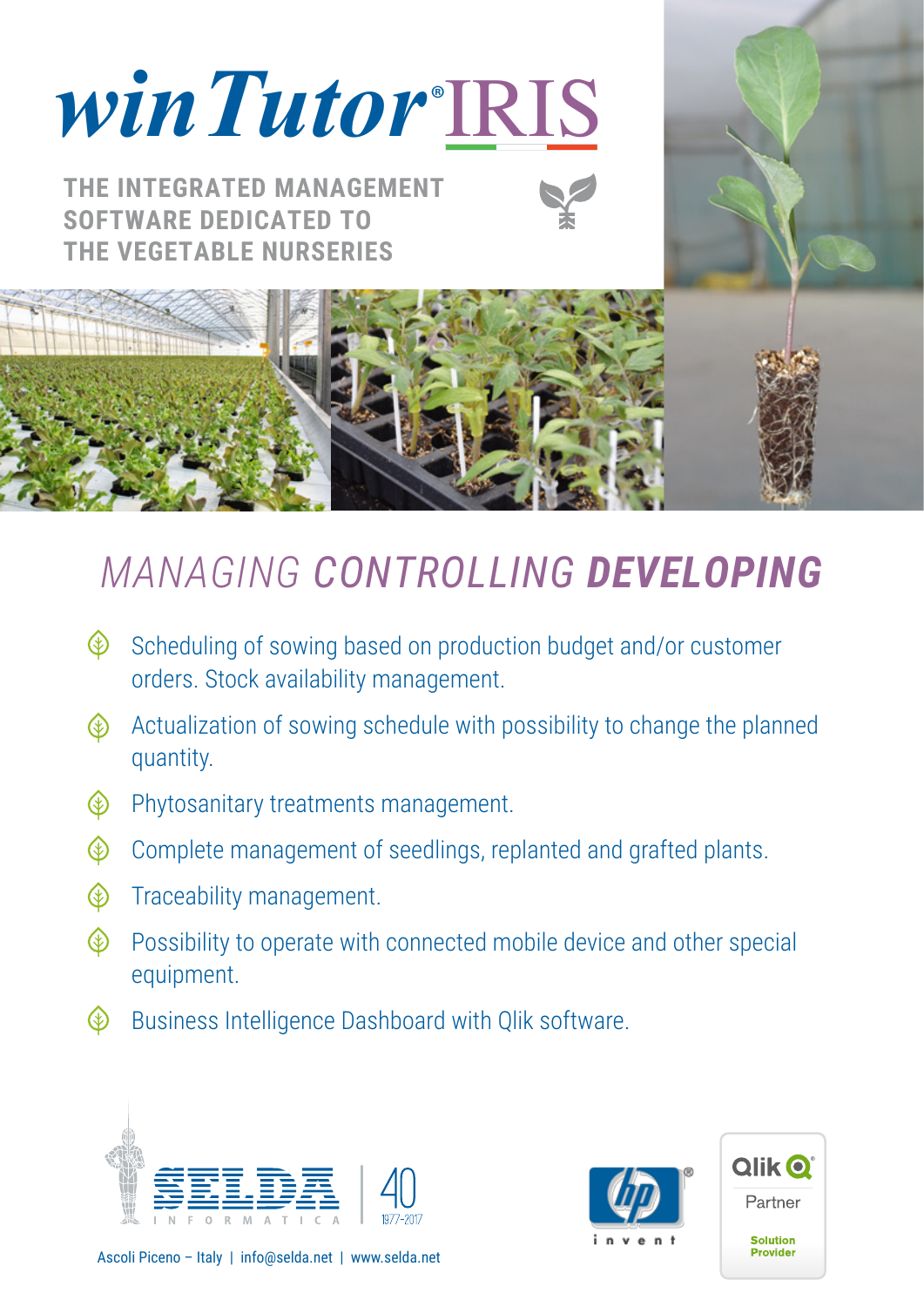*winTutor* **®** IRIS

**THE INTEGRATED MANAGEMENT SOFTWARE DEDICATED TO THE VEGETABLE NURSERIES**





### **WHAT CAN A NURSERY DO WITH winTutor\*IRIS?**

- Planning of Sowing Operation from budget and/or by customer orders « and availability management.
- « Implementation of the Sowing Plan with possibility of variations on the planned quantities.
- $\circledast$ Record of treatments for single parcel or for a complete greenhouse.
- Complete management of the production of replanted and grafted plants. ⊛
- Complete management of seed and parcel traceability. ⊛
- $\circledast$ Business Intelligence Dashboard with Qlik software.
- $\circledast$ Management mobile devices and special devices.







Ascoli Piceno – Italy | info@selda.net | www.selda.net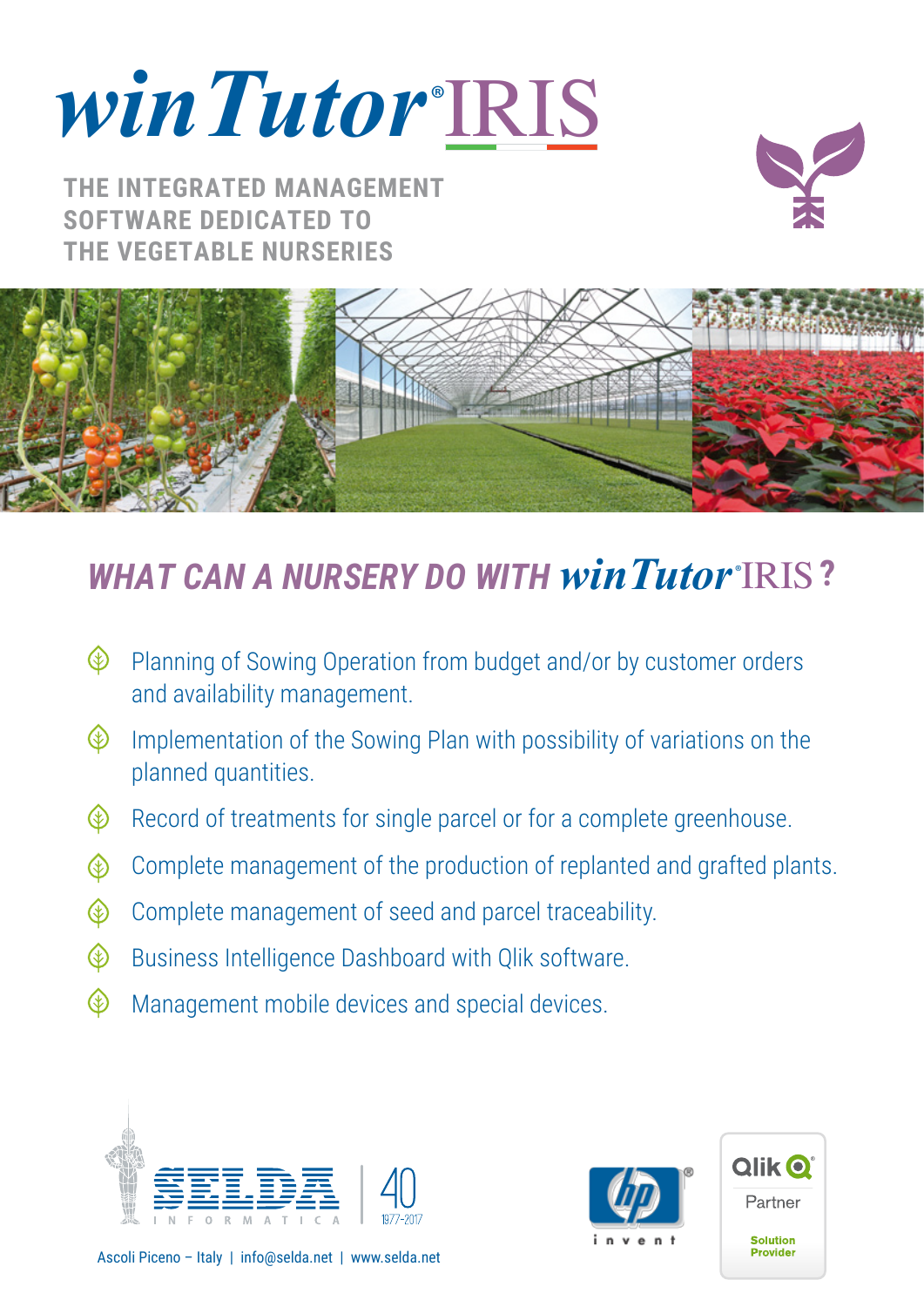

*winTutor* **®** IRIS

**THE INTEGRATED MANAGEMENT SOFTWARE DEDICATED TO THE VEGETABLE NURSERIES**

#### ARCHIVES FACILITIES FOR IMMEDIATE INFORMATION

- Specialization in data articles of specific information relating to seeds, cuttings, plants, containers, peat, fertilizers and plant protection products
- Bill of Material and specific Production Cycles for Vegetable and Flower Nursery, with the possibility to manage the variation
- Specific variants articles for Species and Greenhouses with the possibility of defining greenhouses or groups of greenhouses destined exclusively for the cultivation of certain product
- Cycle of cultivation times by species and tray
- Processing data to be carried out with timing related to production cycles and/or delivery

#### CUSTOMER ORDER MANAGEMENT

- Management of internal orders (spec plants) with possibility of direct booking in customer orders  $\bullet$
- Possibility to have prints of raw material requirement during the orders management
- Management of Customer Price Lists

#### PURCHASING AND INVENTORY MANAGEMENT

- Management of greenhouses as warehouse of seedlings
- Raw material warehouse with possibility to have purchase lots
- Complete traceability relative to lot seed, seedling parcel, transplanting parcel, grafting parcel, cultivation greenhouse and phytosanitary treatments carried out
- Management orders to suppliers both of raw materials and of seedlings ready for sale or to be cultivate with possibility to insert all the data necessary for the traceability in phase of receipt of the plants themselves
- Management Price Lists Suppliers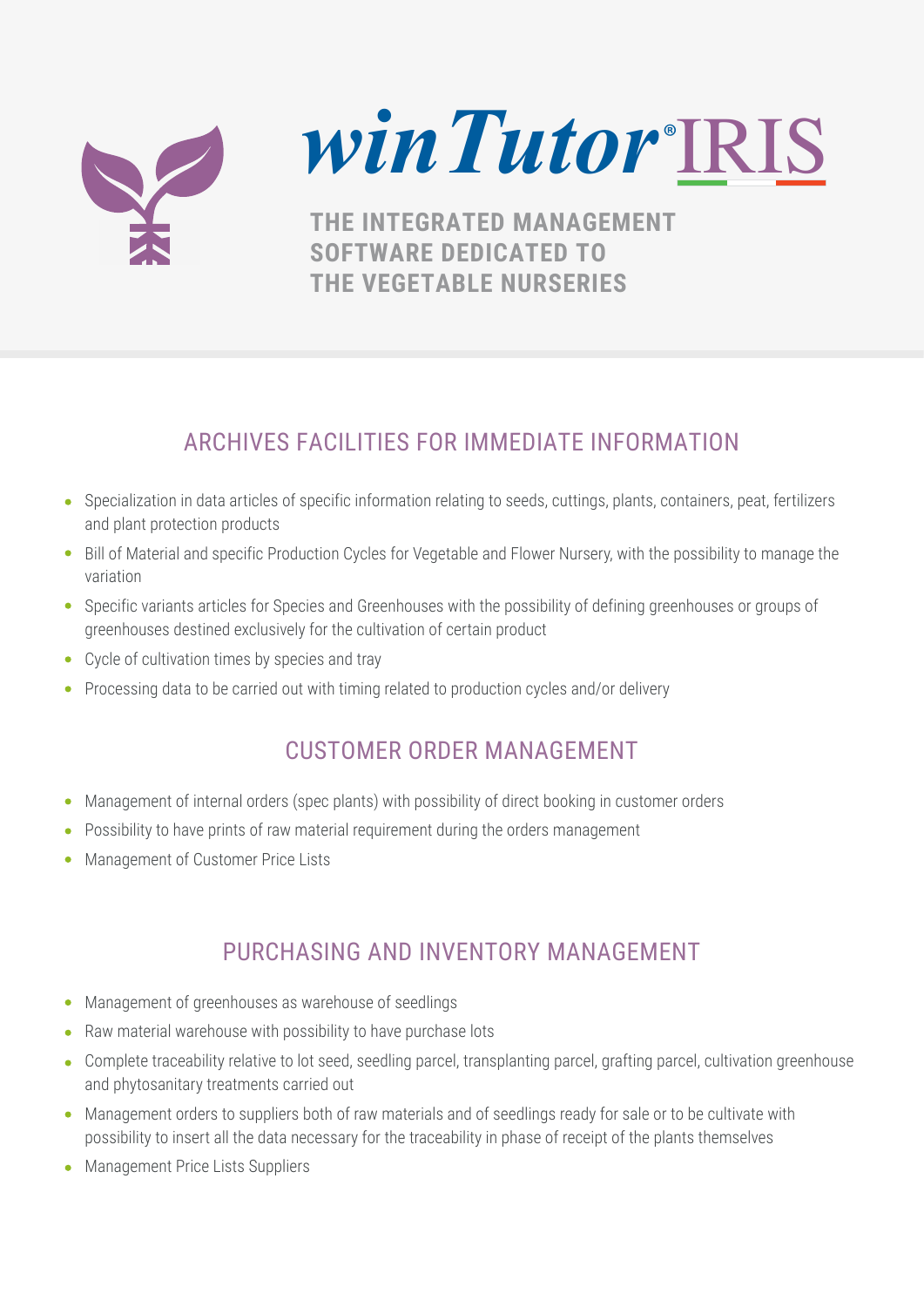#### PRODUCTION MANAGEMENT

- Management of production normal seedling, restaked seedling and grafted seedlings  $\bullet$
- Management of Germination Room and benches dedicated to grafted plants  $\bullet$
- Planning of activities with possibility of grouping of the lines of customer order with equal characteristics  $\bullet$
- Control of the requirements of raw materials per week or daily through MRP  $\bullet$
- Control of production capacity in relation to Seeders, Greenhouses space, occupation of Germination Room and of Benches of Grafted Plants
- Quantitative and qualitative changes in relation to planning based on the reports on the activities actually carried out
- Specific program for the Hobby and Organic Seedlings
- Management of the germination tests for the purposes of effective availability with input of surplus in availability seedlings or with parcel reporting with insufficient germination to satisfy customer orders
- Management of Non-Conformities and unsellable seedlings with specific causalities
- Management of the calendar of all processes
- Management of treatments with the possibility of defining the global treatments for greenhouses and automatic creation of the treatment movements according to the Chemical used, to disease to fight and the species in greenhouses attackable by the disease

#### SALES AND LOGISTICS MANAGEMENT

- Sale by delivery of orders with automatic production lists of parcels to ship divided by greenhouse and truck and after the load the Bill of Loading
- For sale by orders and/or on the available with direct pick-up in greenhouse and issue of Bill of Loading
- Management of trays and bins return with information of customer, place (field) and quantity

#### MORE PLUS

- Complete management of compulsory registers related to production, marketing and treatments with possibility of personalization according to the requests of the territorial Offices
- $\bullet$  winTutor ® IRIS is the result of the verticalization of our ERP winTutor ® of which it maintains all the functions and in particular the administrative-accounting management and the control of management
- Use of labels printers with barcodes at all stages of production and delivery
- Possibility of management of all the activities Data collection in greenhouse and picking through industrial handhelds and/or on-line tablets
- Possibility of managing a customers and/or agents Web portal for the management of orders with two-way connection to the Software winTutor ® IRIS
- Multilingual Management with version English already available
- Availability of reporting, statistics and data analysis features using the Qlik ® Business Intelligence Tool